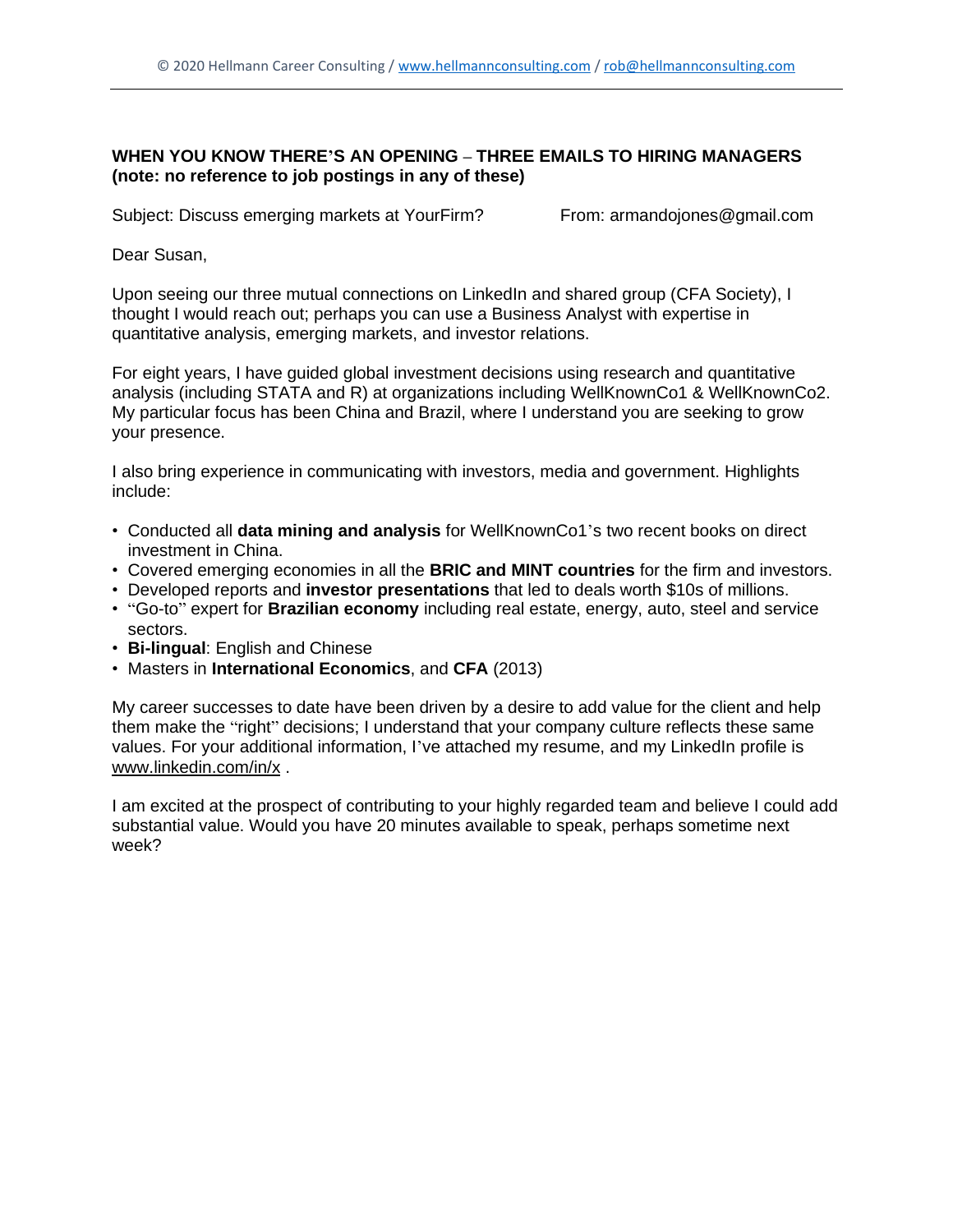Subject: Discuss Growing YourCo's Consulting Practice?

## Dear Linda,

Could you and YourCo benefit from a business leader with a track record building successful consulting practices from the ground up?

I've **built successful practices** at Deloitte, McKinsey, and Blessing White, increasing revenue from \$0 to as much as \$300 million.

Through this experience and along with leadership roles at Fortune 500 / Global 1000 companies including CIO and COO roles, I've gained a reputation with clients for driving business value through technology. My record of high margins comes from leveraging IP and knowledge management as a competitive advantage.

I believe YourCo can leverage my experience in building and expanding your practice into new areas, like Digital. Additional highlights:

- Developed strategic plans, technology strategy and recommendations for 10+ global companies.
- Built **long-term client relationships**; retained profitable clients for over 15 years.
- **Managed P&Ls of up to \$70 million**, led teams of over 100, including sales, marketing, legal, HR, IT, and operations.
- Developed **digital strategy and cloud migration** roadmap for 26 applications and ERP.
- Achieved **50%+ increase in productivity** through process re-engineering, Robotic Process Automation.

My resume is attached, and my LinkedIn profile is [www.linkedin.com/in/JohanSebastian.](http://www.linkedin.com/in/alex-sharpe-3rd)

I have a great respect for YourCo and the value it delivers to the industry. Countless times I have used the reports to help guide strategy and validate recommendations. My clients have clearly benefited.

I'm very interested in meeting with you and believe even a brief conversation would be beneficial. Do you have 20 minutes available to talk? I'll contact your office in a few days to see if I can get on your calendar, assuming I don't hear from you first.

Cheers, Johan